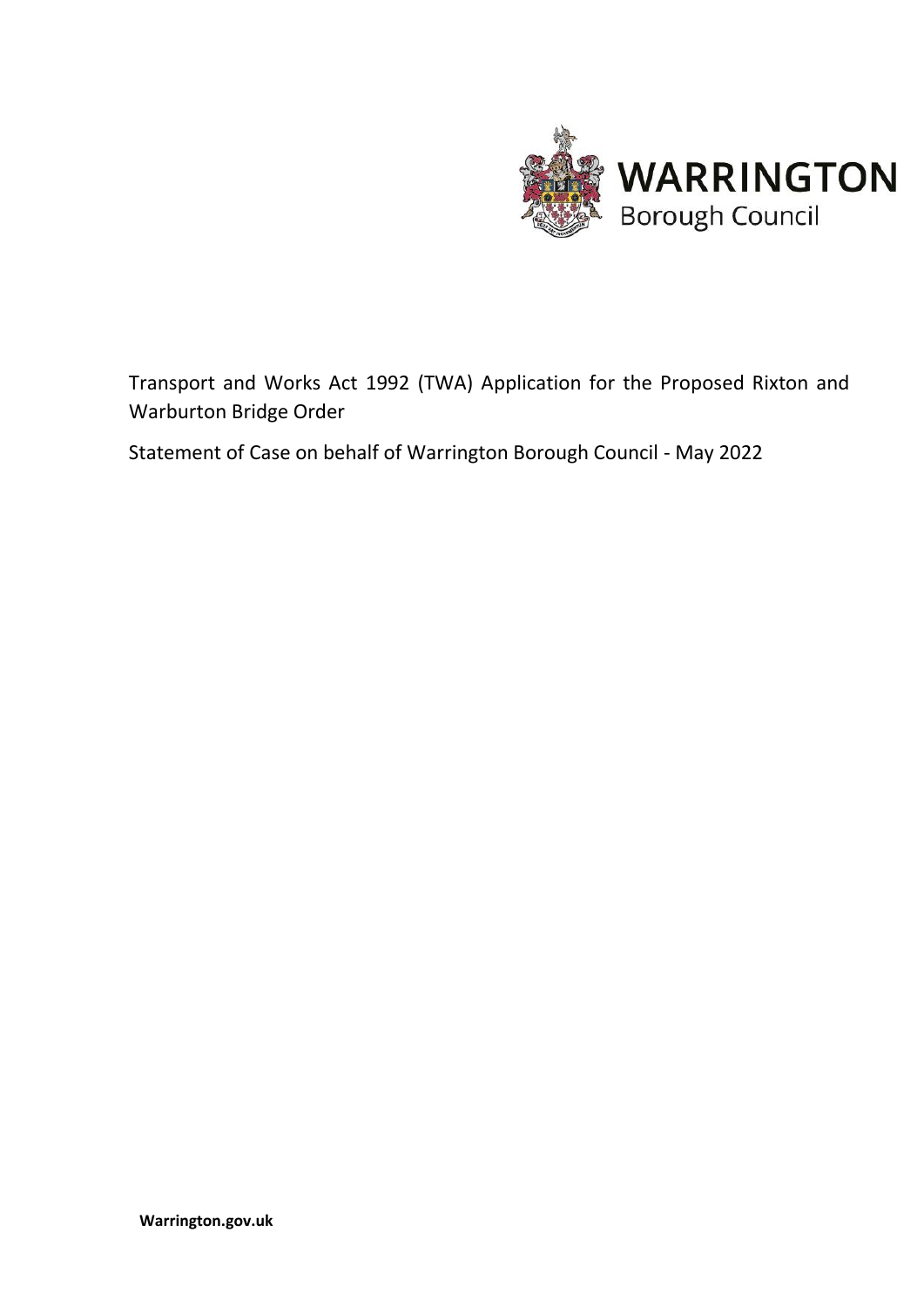# **Contents**

- 1.0 Introduction
- 2.0 Background
- 3.0 The Case on behalf of Warrington Borough Council
- 4.0 Tolls
- 5.0 Financial Business Case Level of Toll
- 6.0 The Proposal to Transfer the Undertaking
- 7.0 Conclusions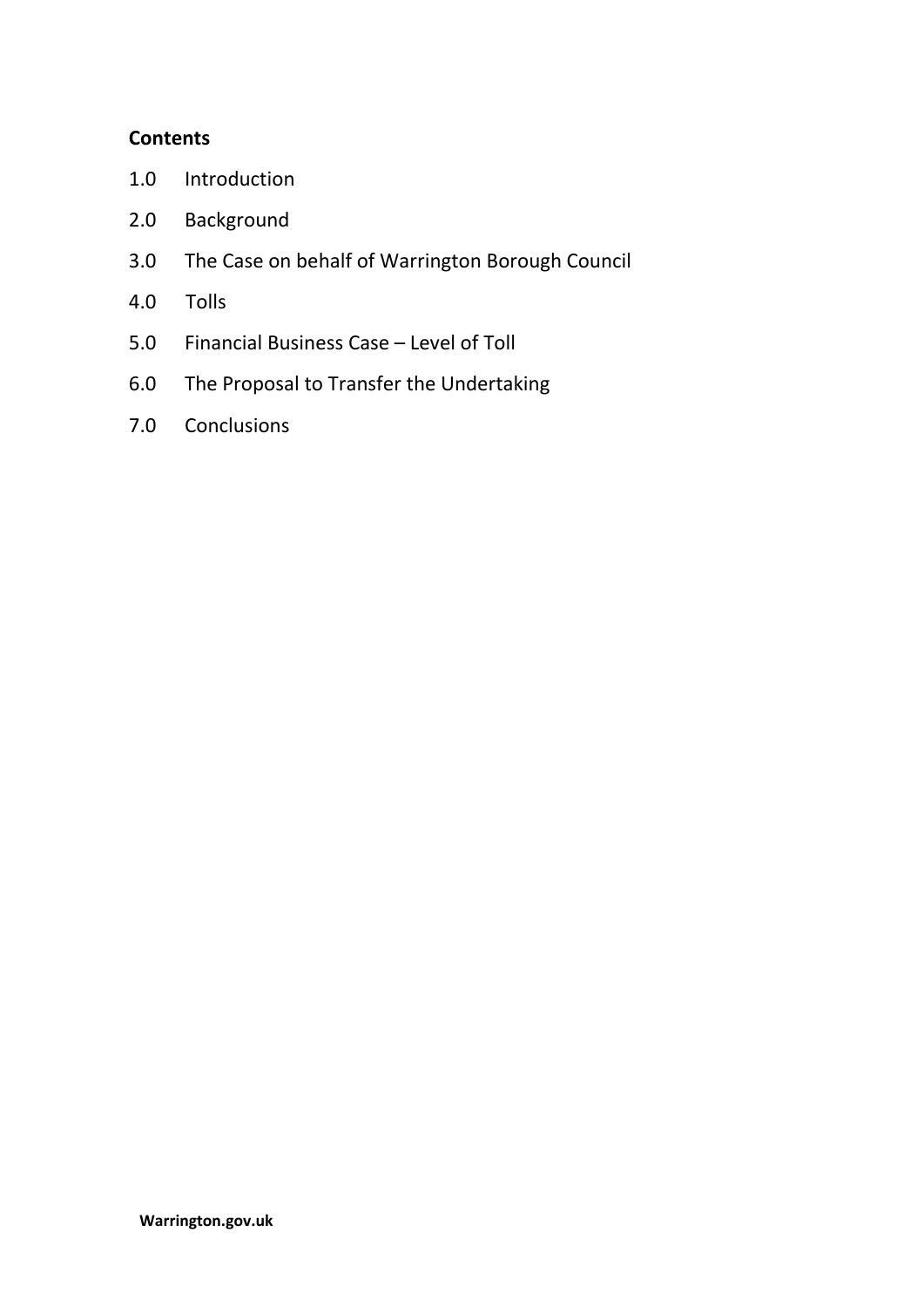# **1.0 Introduction**

- 1.1 On 18<sup>th</sup> January 2022 Warrington Borough Council ('the Council') wrote its Letter of Objection to the Transport Infrastructure Planning Unit at the Department for Transport acknowledging receipt of its letter dated 5<sup>th</sup> January 2022 (Ref: TWA/21/APP/05/OBJ/31). The Council explained that at an extraordinary meeting of the Full Council held on 17 January 2002, a majority of the whole number of the authority's Members expressed their wish to make a formal objection to the application for the Rixton and Warburton Bridge Order. That letter was the Council's Grounds of Objection.
- 1.2 On 11<sup>th</sup> February 2022, the Council wrote to the Transport Infrastructure Planning Unit at the Department for Transport and the Council confirmed their stance that they wished to speak or be represented at any future public inquiry.
- 1.3 Due to time constraints and following further reading and understanding of the guidance, Warrington Borough Council now wish for its submitted Letter of Objection dated 18<sup>th</sup> January and accompanying Addendum to be considered as part of the Statement of Case.
- 1.4 The Council reserves the right to expand its evidence beyond the scope of this Statement of Case in direct response to any matters raised by the Applicant and any matters raised by any interested parties.

# **2.0 Background**

- 2.1 The Rixton and Warburton Bridge ('the Bridge') over the Manchester Ship Canal is situated on the north-east side of Warrington as it borders Trafford MBC and straddles the boundary of each borough.
- 2.2 Following the Manchester Ship Canal Company's ('MSCC') publication of its "*Sustainable Investment Plan - Rixton and Warburton Toll Bridge"* ('the Sustainable Investment Plan') in July 2021, MSCC has now applied to the Secretary of State for Transport under Section 6 of the Transport and Works Act 1992 for an Order ('the Order') to increase the tolls, introduce an automated tolling system and improve and upgrade the management of the Bridge including its approach roads (pursuant to s.6 of 1992 Act).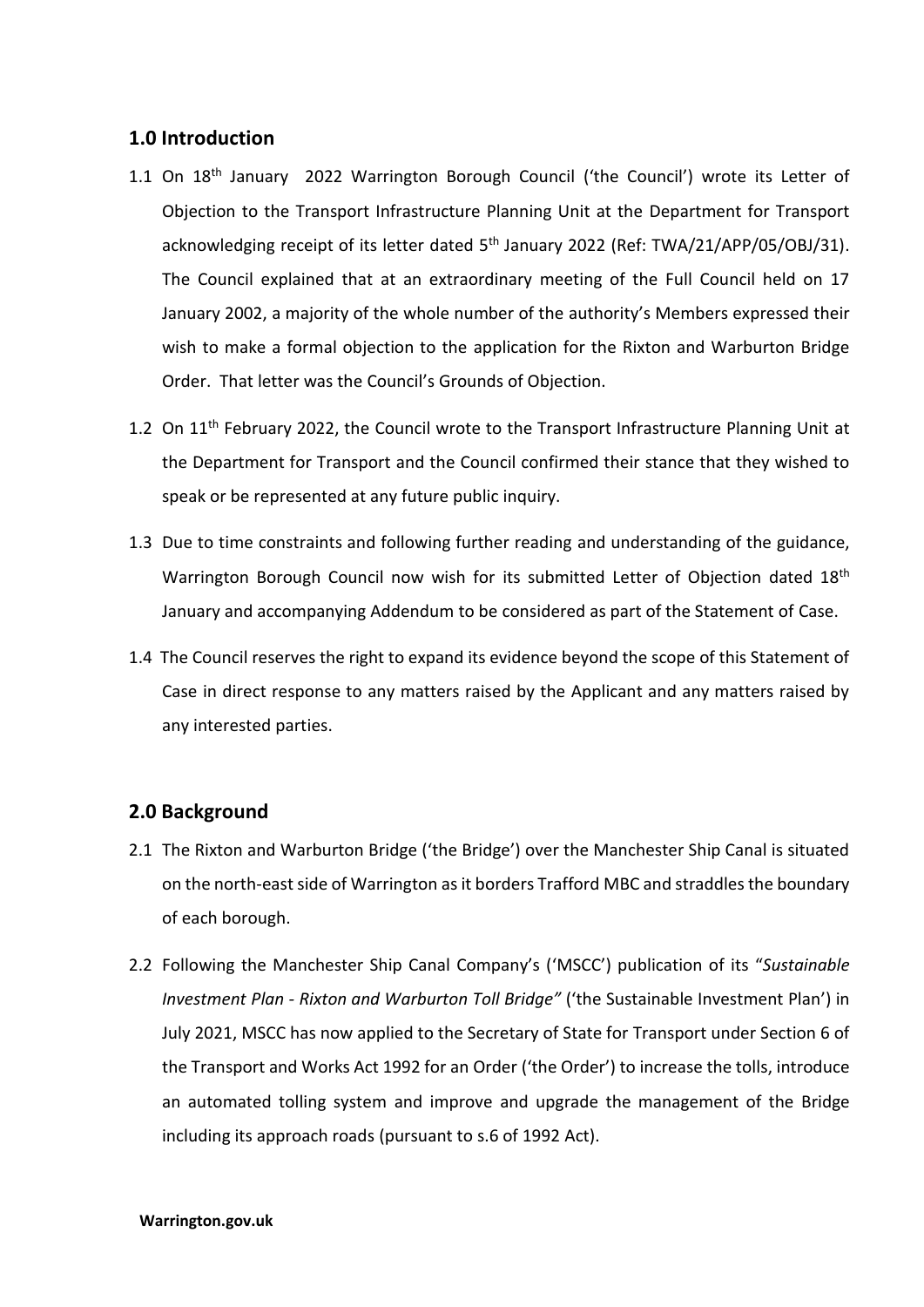2.3 Whilst the Council supports the investment in the Bridge and welcomes the proposed upgrade, it is opposed to a number of the proposals; in particular it strongly opposes the proposed significant increase in the tolls.

### **3.0 The Case on Behalf of Warrington Borough Council**

3.1 The Council includes here at Appendix 1, its letter of 18 January 2022 and the Addendum enclosed therewith so as to form part as part of this Statement of Case.

#### 4. **Tolls**

- 4.1 With specific regard to the issue of Tolls and with reference to the Draft Order provided by MSCC as part of its application, the Council comments as follows:
- 4.2 Article 8. (7) of the proposed Draft Order states that the tolls or charges charged may be applied in connection with safe efficient and economic management, operation and maintenance of the Bridge. Article 8. (7)(a - e) allow for suitable provision for the collected charges to cover costs, expenses and obligations for the maintenance and operation of the Bridge. Article 8. (7)(f), however, also allows for "*providing a return on investment in the Undertaking*". The Council considers the wording of Article 8. (7)(f) allows for an unspecified level of profit to be taken from the toll beyond maintenance and operation of the Bridge. It is therefore requested that Article 8. (7) provides that all of any tolls or charges charged (if any are permitted) shall be applied in connection with the safe, efficient and economic management, operation and maintenance of the Bridge. The Council considers that Article 8. (7)(f) should be deleted.
- 4.3 Further, the current undertaking of MSCC relates to the bridge and the canal. The proposed Draft Order and byelaws are intended to make provision with respect to the safeguarding of the operation, navigation and use of the canal arising from the operation of the Bridge. However, the Draft Order does not contain any proposal that the business of the canal be utilised to contribute to the use and operation of the Bridge. The Council submits that profit from MSCC's undertaking as well as charges on users of the canal should be used to fund the repair and maintenance of the Bridge (see further at Section 6 below).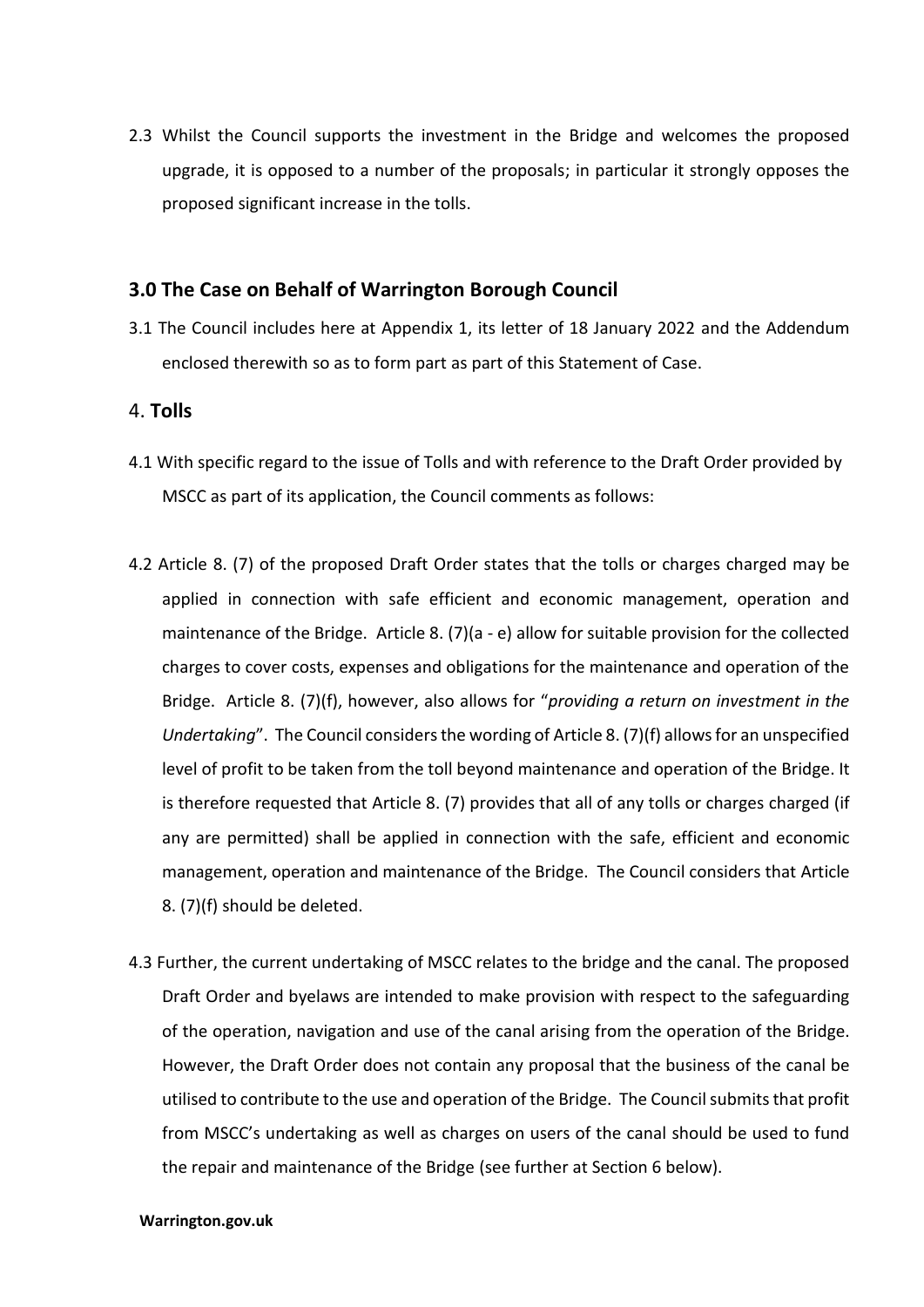- 4.4 Further we repeat the submissions made in our Letter of Objection concerning Value Added Tax.
- 4.5 We also reiterate the submissions made in our Letter of Objection about any proposed increases in tariff being linked to the Consumer Price Index.
- 4.6 MSCC's Sustainable Investment Plan stated that a local customer discount set at around 50% (fifty percent) for the residents of postcodes **WA3 6--** and **WA13 9--** could be considered (page 13). The Draft Order, however, fails to include reference to these postcodes or the areas of Warrington which the council wishes to be included for the discounted rate as highlighted in the section ' Schedule 1 Level of Tolls' in the Letter of Objection (Annex 1) nor does it set out any other geographic concessions. We repeat the submissions made in the Council's Letter of Objection concerning local discounts and local discount areas.
- 4.7 Additionally, there is at present a daily cap on the amount charged for use of the Bridge (currently 25p (twenty-five pence)). Users of the Bridge making multiple journeys in the course of a single day are charged only this maximum daily amount, no matter how many journeys they make. The Council submits that in the making of any order, this daily cap should be retained for the benefit of frequent users of the Bridge and that the figure should be no more than twice the cost of one journey (as it currently is).

#### **5.0 Financial Business Case – Level of Toll**

- 5.1 As part of this Statement of Case, the principal ground for the Council's objection (along with the vast majority (84%) of respondents to the MSCC consultation), is the proposed level of increase in toll charges.
- 5.2 In the Council's Letter of Objection, it was submitted that the proposed maximum toll of £1 (one pound sterling) is a significant increase and that caps and exemptions which had earlier been referred to were not included or clarified. Those objections are reiterated here.
- **Warrington.gov.uk** 5.3 It is the Council's position that the business case as set out by the applicant does not justify this level of toll. Moreover, the proposal goes beyond covering the reasonable costs, expenses and obligations for the maintenance and operation of the Bridge. The Council therefore does not support the proposed increased toll charge. Any increase to the toll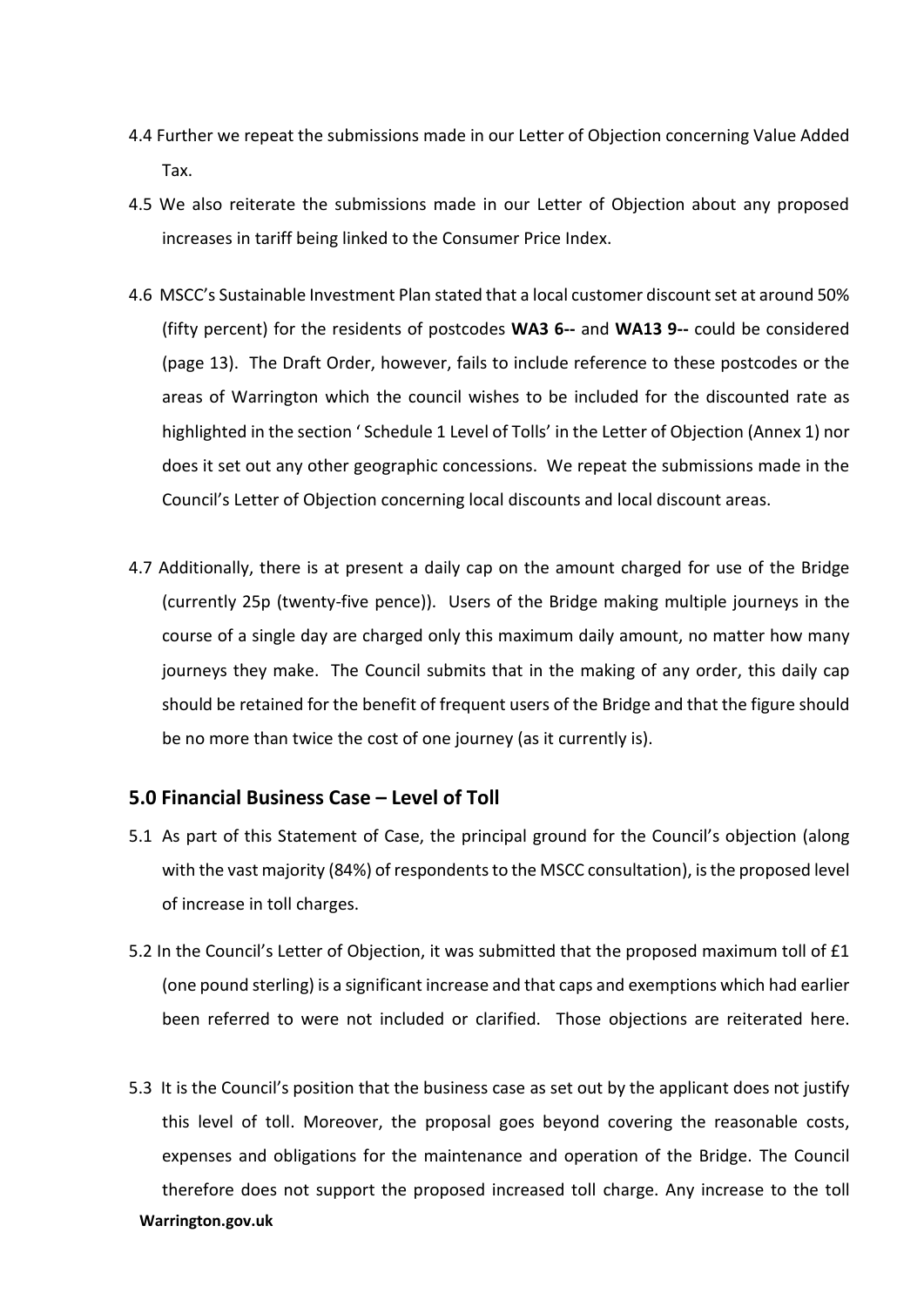should be both reasonable and proportionate to the existing charge. Exemptions for pedestrians and cyclists should be clearly provided for as well as any maximum daily charge (which should also be both reasonable and proportionate to the existing daily charge).

- 5.4 Based on what MSCC have published in their Sustainable Investment Plan, they intend to increase the toll to *up to a maximum level* **of £1 (incl. VAT)** and tolls will be set each year "*to meet the agreed objectives*" – Neither the Sustainable Investment Plan or the Business Case clearly state what these objectives are and therefore the council maintains its objection to the proposed increase in toll levels.
- 5.5 MSCC has stated in its Sustainable Investment Plan that the estimated cost of refurbishing the Bridge and setting up a back-office, free-flow tolling system will be £6.5M (six and half million pounds) and they have stated "In order t*o fund and finance this investment, pay it off every 20 years so that we are ready to fund the next refurbishment package, and create a reserve fund for a new bridge, there is a need to set the potential toll level to an appropriate level*".
- 5.6 Apart from the reserve fund (which will be no more than 30% of the total bridge replacement cost, which is £15M), MSCC has also said within its Business Case that the operating cost of the new Bridge and toll will be circa £450k (four hundred and fifty thousand pounds) per year and the cost of borrowing the capital investment will be 10% with a 20-year payback period. Based on this information, the Council estimates that the total amount of committed costs will be circa:

| <b>Item</b>                    | <b>Cost</b> | <b>Annual Cost</b> |
|--------------------------------|-------------|--------------------|
| Bridge upgrade                 | £6.5M       | £330K              |
|                                |             |                    |
| Cost of borrowing at 10%       | £650K       | £33K               |
| with 20-year payback           |             |                    |
| Reserve fund for<br>new        | £5M         | £250K              |
| Bridge (30% of £15M)           |             |                    |
| <b>Expected Operating Cost</b> |             | £450K              |
| <b>Total</b>                   |             | £1.063M            |

**Warrington.gov.uk** 5.7 MSCC's quoted daily flow figures of 9,000 vehicles/day equates to an income of circa £9K/day at a £1 toll (or £7.2K/day excl. VAT). The annual figure amounting to £2.5M/yr. (excl. VAT and based on 350 days /year). It is MSCC's expectation that 30% (thirty percent)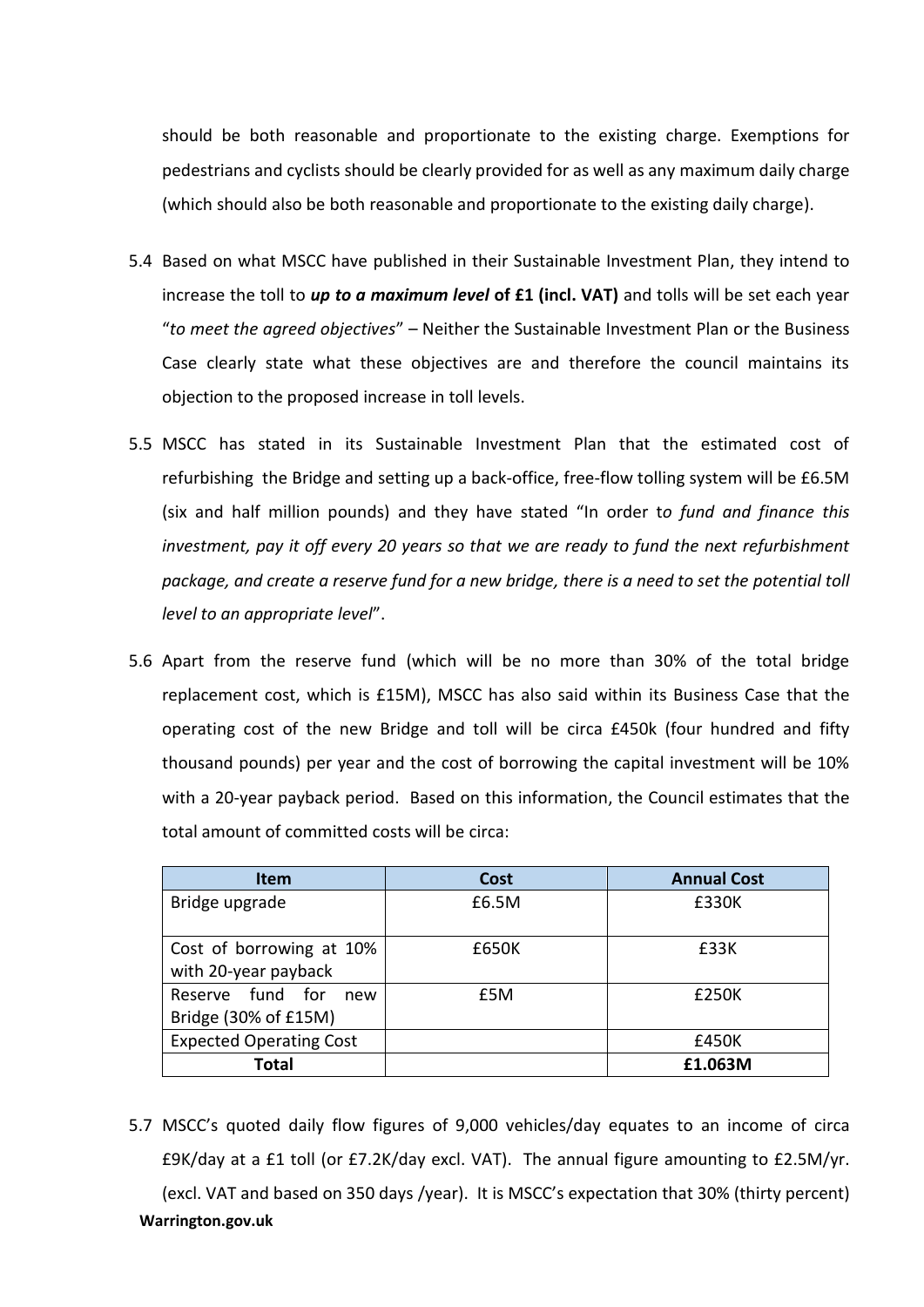of all crossings will receive a local discount. Allowing for this then the figures above equate to £6K/day or £2.1M/yr. (excl. VAT).

- 5.8 MSCC has not clearly specified the level of anticipated profit to be taken from the toll beyond maintenance and operation but has instead stated that it is based on a "*reasonable return for investors*".
- 5.9 However, based on the above figures, MSCC would return an annual surplus of over £1M (£2.1M - £1.063M) which compares very favourably to the £23K which is the figure quoted in their Business Case as the current annual surplus. The Council submits that any surplus that has been accumulated over the years should have been used to fund the repair and maintenance of the Bridge.

#### **6. The Proposal to Transfer the Undertaking**

- 6.1 MSCC seeks provision to transfer all statutory and other powers and duties comprised in the Undertaking from MSCC to the Rixton and Warburton Bridge Company Limited and that from that date MSCC would cease to have any such duties or powers in respect of the Undertaking. MSCC is a significant company with a clear interest in managing the infrastructure of the Canal, a strong track record of success in doing so and with the ability to draw on substantial resources which is not the case with the Rixton and Warburton Bridge Company Limited.
- 6.2 Given the clear link between the operation, navigation and use of the Canal and the statutory framework tying the Bridge and Canal together, the Council is concerned that separating the responsibilities for and operation of the two will be detrimental to the good management and use of the Bridge in order to safeguard the navigation of the Manchester Ship Canal. The Council disagrees that there should be a separate entity governing the Bridge. The sole purpose of the Bridge is to allow traffic to flow over the canal which is managed by MSCC. The Bridge only exists because of the Canal. MSCC manages the Canal as a commercial venture and derives substantial profit from it. There is no logical reason why the Bridge should not be supported financially by MSCC or why the MSCC should not bear the costs of its repair and maintenance. The Council suggests that it is fair that the users of the Canal should contribute to the costs associated with the Bridge as it exists for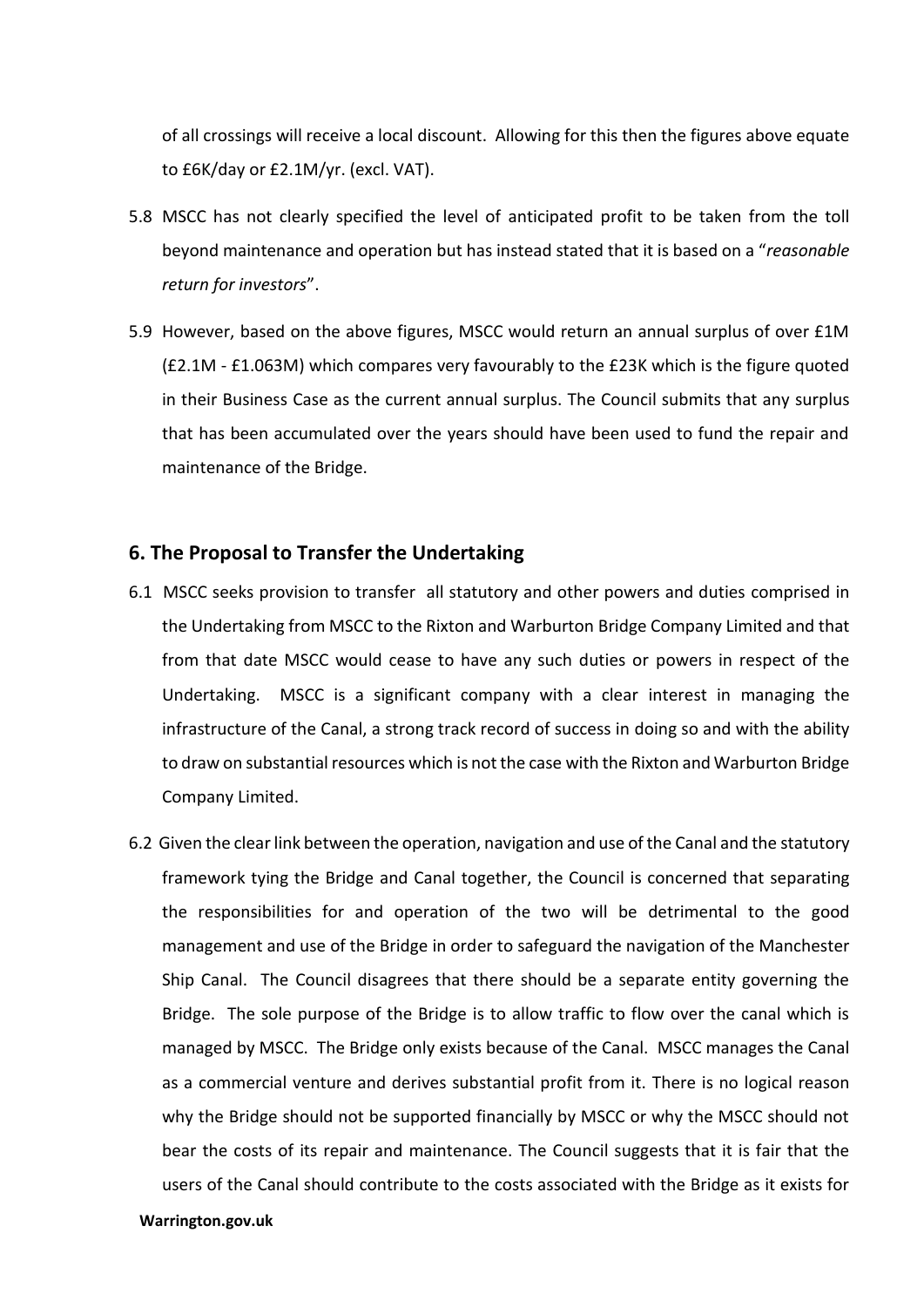their benefit. Nevertheless, those costs should not fall entirely on the road users. Separating the Bridge undertaking into a different Undertaking may reduce the opportunity for MSCC to fund the Bridge and increase the likelihood of tolls being increased. Further, it risks the Undertaking being sold (or leased) purely for profit purposes.

# **7.0 Conclusion**

- 7.1 The Council wishes to have all the points contained within its Letter of Objection and accompanying Addendum to be considered as part of its Statement of Case.
- 7.2 Whilst the Council supports the upgrade of the Bridge and the introduction of an electronic free-flow toll collection system, it cannot support the proposed level of toll increase.
- 7.3 Should a toll increase take place, it should be both reasonable proportionate to the existing charge and its use should be exclusively for the operation and maintenance of the Bridge along with the building up of a 'Reserve Fund' for the installation of a new bridge in the future.
- 7.4 The Council opposes the concept of the Bridge being used as an undertaking to generate profit, but MSCC need to be clear on what they expect or consider to be a '*reasonable return for investors'* as this will, if permitted, influence an appropriate level of toll.

#### **List of Documents**

- 1. Warrington Borough Council's Letter of Objection dated 18 January 2022
- 2. Addendum to Letter of Objection dated 18 January 2022
- 3. Sustainable Investment Plan Rixton and Warburton Toll Bridge- July 2021
- 4. Rixton and Warburton Bridge Draft Transport and Works Order November 2021
- 5. Map MSC21/019D
- 6. Rixton & Warburton Toll Bridge Order TWAO Application Vol. RWB/A5 Business Case
- 7. Rixton & Warburton Toll Bridge Consultation Feedback Report- November 2021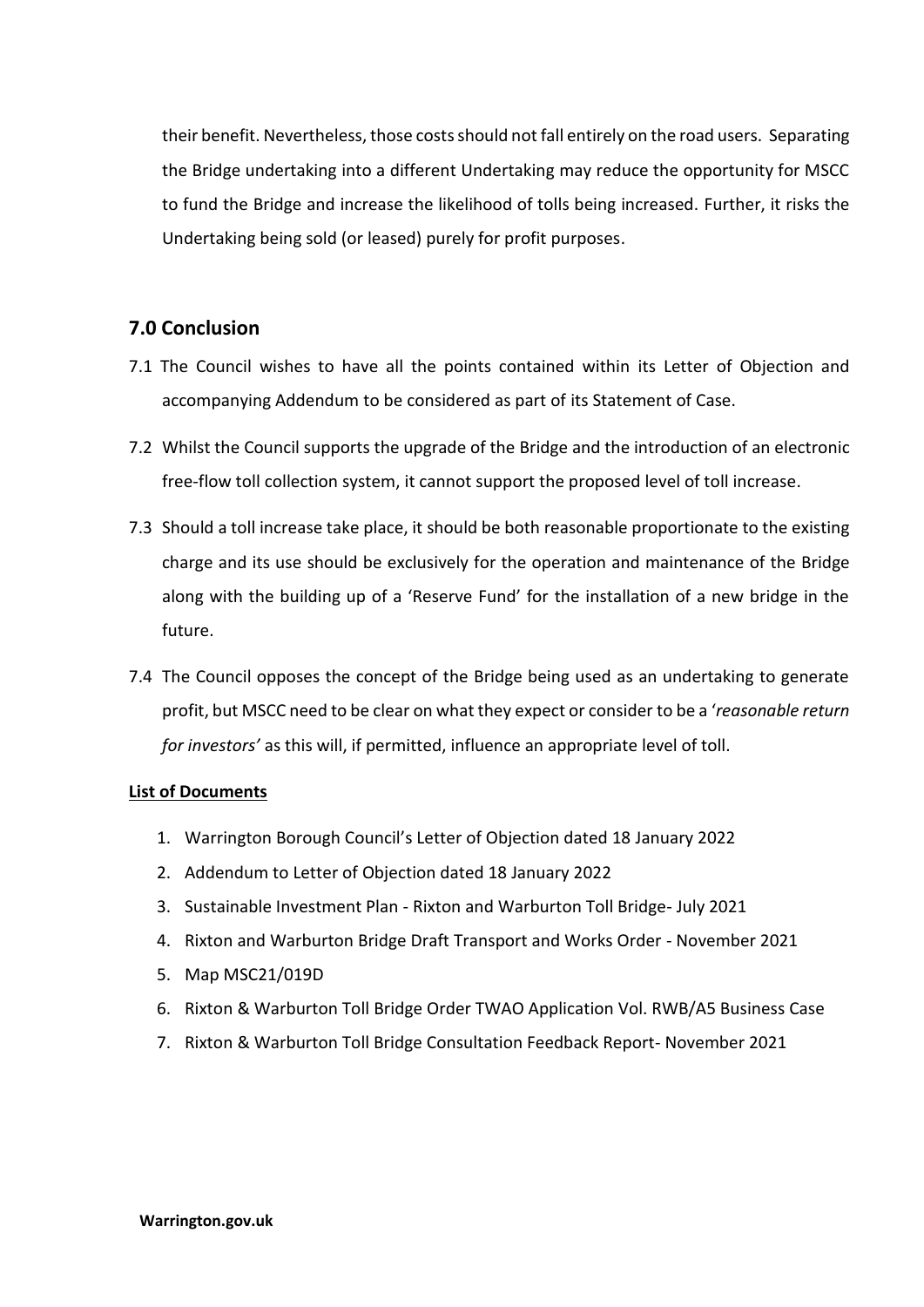# **Appendix 1**

# **Letter of Objection and Addendum**

Secretary of State for Transport c/o Transport Infrastructure Planning Unit Department for Transport 5th Floor, Great Minster House 33 Horseferry Road London SW1P 4DR, Sent by email: [transportinfrastructure@dft.gov.uk](mailto:transportinfrastructure@dft.gov.uk)

Our Ref: TWAO Objection 180122

Your Ref:



Professor Steven Broomhead

Chief Executive David Boyer

**Director** 

Environment and Transport

East Annexe, Town Hall

Sankey Street Warrington WA1 1UH

18 January 2022

# **RIXTON AND WARBURTON BRIDGE – TRANSPORT AND WORKS ACT ORDER APPLICATION – SUBMISSION OF OBJECTION FROM WARRINGTON BOROUGH COUNCIL**

I am writing on behalf of Warrington Borough Council to submit an objection to the Rixton and Warburton Bridge Transport and Works Act Order. The Council resolved to approve the submission of an objection at an Extraordinary Meeting of Full Council held on Monday 17<sup>th</sup> January 2022 by a unanimous vote of more than 50% of the members of the Council.

The grounds of the objection are set out as follows:

The Rixton and Warburton Bridge provides an important local highway and active travel access across the Manchester Ship Canal, connecting Warrington Boroughwith Trafford Borough / Greater Manchester. As drafted, the proposed wording of the draft Rixton and Warburton Bridge Order raises a number of concerns. Warrington Borough Council objects to the application as follows. Please note the numbering below refers

**Warrington.gov.uk**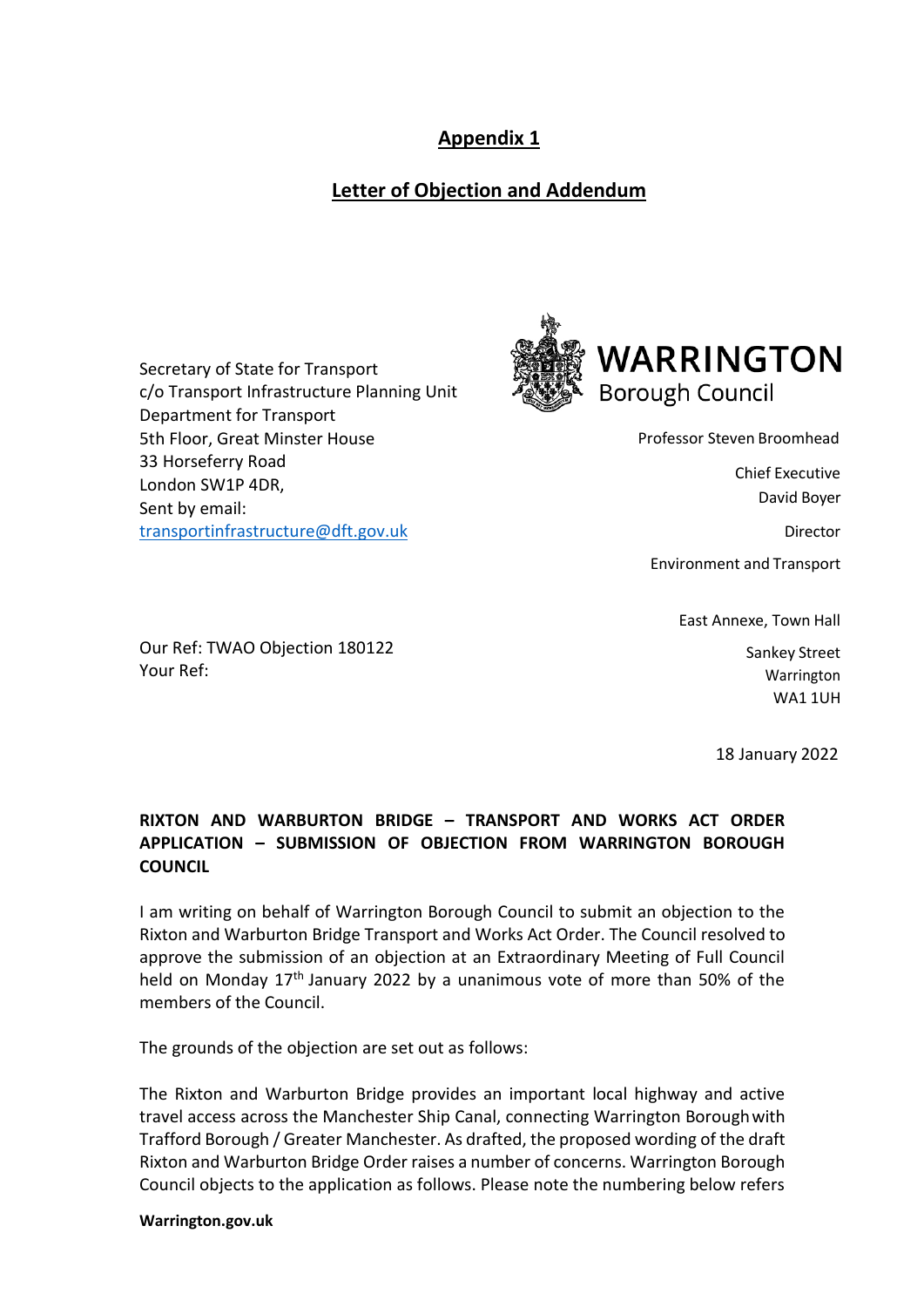to clause numbers in the proposed Order.

#### **Rixton and Warburton Bridge Plan:**

The red line boundary shown on Map MSC21/019D appears to overlap with the adopted highway. Warrington Borough Council objects on that basis but would welcome discussion on this to ensure the plan is drawn correctly.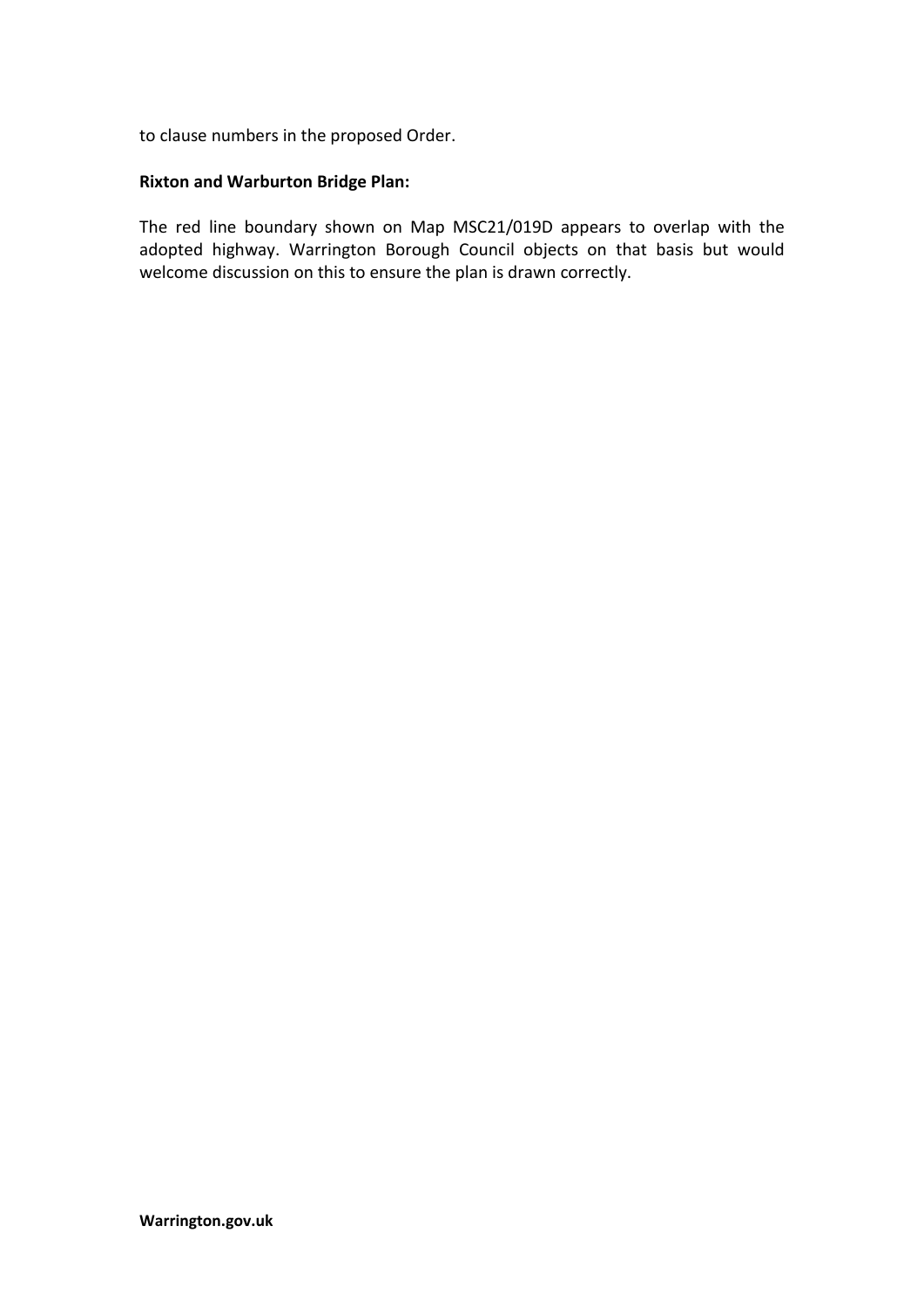#### **3. Offences and power to make byelaws**

The use of Traffic Orders is the way the use of the road and bridge should be regulated. It is therefore questioned why power should be bestowed to the applicant for them to make byelaws for the regulation of the use of the road.

It is also the Council's view that it should be made clear in the Transport and Works Act Order that the Manchester Ship Canal Company (MSCC) should have a responsibility to maintain and operate the bridge satisfactorily and that such standards should be clearly stated in this order. This should include a Service Level Agreement (SLA) which might include, but not be limited, to the following:

- (i) A minimum capacity for traffic flow (e.g. vehicles per hour)
- (ii) Required speeds of repair for potholes and other predictable faults
- (iii) Details of classes of vehicles permitted to use the Toll Bridge. This might include axle and gross weights for vehicles.

Levels of Service should be measured by the Operator and published regularly. Penalties for breaches should be proportionate to the additional costs incurred by users.

### **4. Closing the Rixton and Warburton Bridge**

Clause 4 provides MSCC the ability to close all or any part of the Bridge whenever it considers it necessary to do so, subject to no less than 7 days' notice (except in an emergency). Warrington Borough Council consider the wording of Clause 4. (1) to be too loosely defined and the notice period in Clause 4. (2) too short. It is therefore requested that any closure of the Bridge should be related to an emergency or necessary maintenance works only, with a notice of closure being given no less than 21 days, for necessary non-emergency maintenance works.

#### **5. Transfer of the Undertaking**

Clause 5 provides that on the transfer date all statutory and other powers and duties comprised in the Undertaking are transferred from MSCC to the Rixton and Warburton Bridge Company Limited and from that date MSCC ceases to have any such duties or powers in respect of the Undertaking. The MSCC is a significant company with a clear interest in managing the infrastructure of the Canal a strong track record of success in doing so and with the ability to draw on substantial resources which is not the case with the Rixton and Warburton Bridge Company Limited.

Given the clear link between the operation, navigation and use of the Canal and the statutory framework tying the Bridge and Canal together the Council is concerned that separating the responsibilities for and operation of the two will be detrimental to the good management and use of the Rixton and Warburton Bridge in order to safeguard the navigation of the Manchester Ship Canal.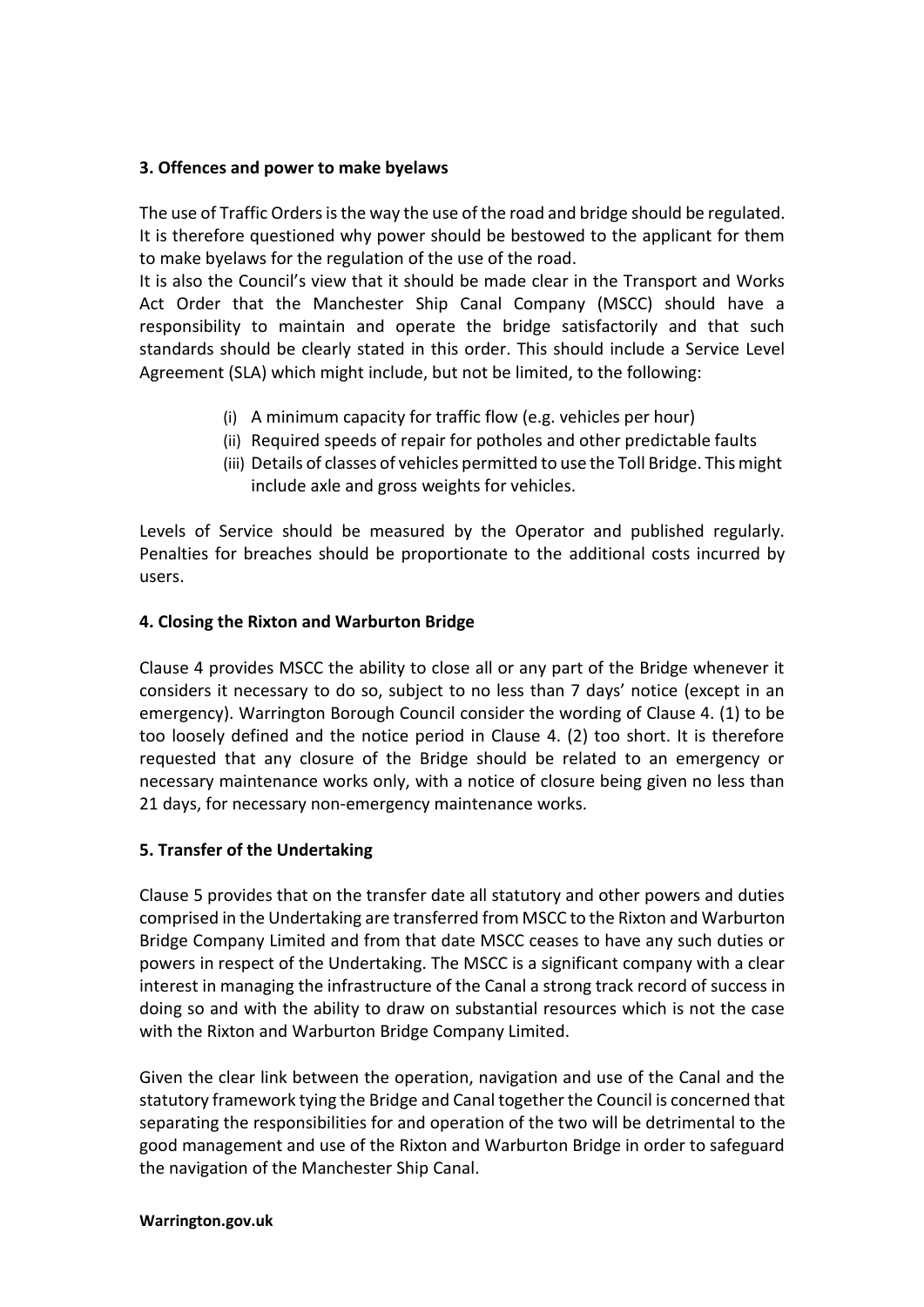#### **8. Tolls**

Clause 8.  $(7)$  states that the tolls or charges charged may be applied in connection with safe efficient and economic management, operation and maintenance of the Bridge. Clauses 8. (7)(a to e) allow for suitable provision for the collected charges to cover costs, expenses and obligations for the maintenance and operation of the Bridge. Clause 8. (7)(f) however, also allows for 'providing a return on investment in the Undertaking'. Warrington Borough Council considers the wording of Clause 8. (7)(f) allows for an unspecified level of profit to be taken from the toll beyond maintenance and operation. It is therefore requested that Clause 8. (7) provides that the tolls or charges charged shall be applied in connection with safe efficient and economic management, operation and maintenance of the Bridge and that Clause 8. (7)(f) is deleted.

#### **Schedule 1 Level of Tolls**

Sc1, Part 1, paragraph 1 sets a maximum toll that Peel Ports may demand of £1.00. This is a significant increase on the current charge of 12 pence per single journey, and 25 pence for an all-day pass. The proposed £1.00 charge also does not specify whether it would include pedestrians and/or cyclists; nor does it specify whether the charge would be capped if a person crossed multiple times per day (as is currently in place). It is submitted that the business case does not justify this level of toll in that the proposal goes beyond covering the reasonable costs, expenses and obligations for the maintenance and operation of the Bridge.

Further, the current undertaking relates to the bridges and the canal. The proposed Order and byelaws are intended to make provision with respect to the safeguarding of the operation, navigation and use of the Canal arising from the operation of the Rixton and Warburton Bridge. However, there is no proposal that the economic benefit to the canal be utilised to contribute to the use and operation of the Bridge.

Warrington Borough Council therefore does not support the proposed increased toll charge. Any increase should be more reasonable and proportionate to the existing charge, set out exemptions for pedestrians and cyclists and set a maximum daily charge proportionate to the existing daily charge.

Further to this the maximum toll payable should be expressed excluding Value Added Tax – which in the order as it stands and with the current rate of VAT would equate to approximately 83 pence. This would avoid the situation that if VAT were ever to be removed from private toll crossings that this revenue would then automatically pass to the Manchester Ship Canal Company.

Sc1, Part 1, paragraphs 2 to 5 allows for Peel Ports to make an adjustment in April of any year limited to the increase in the consumer price index minus one per cent (excluding any amount changes to VAT). The Office for National Statistics latest data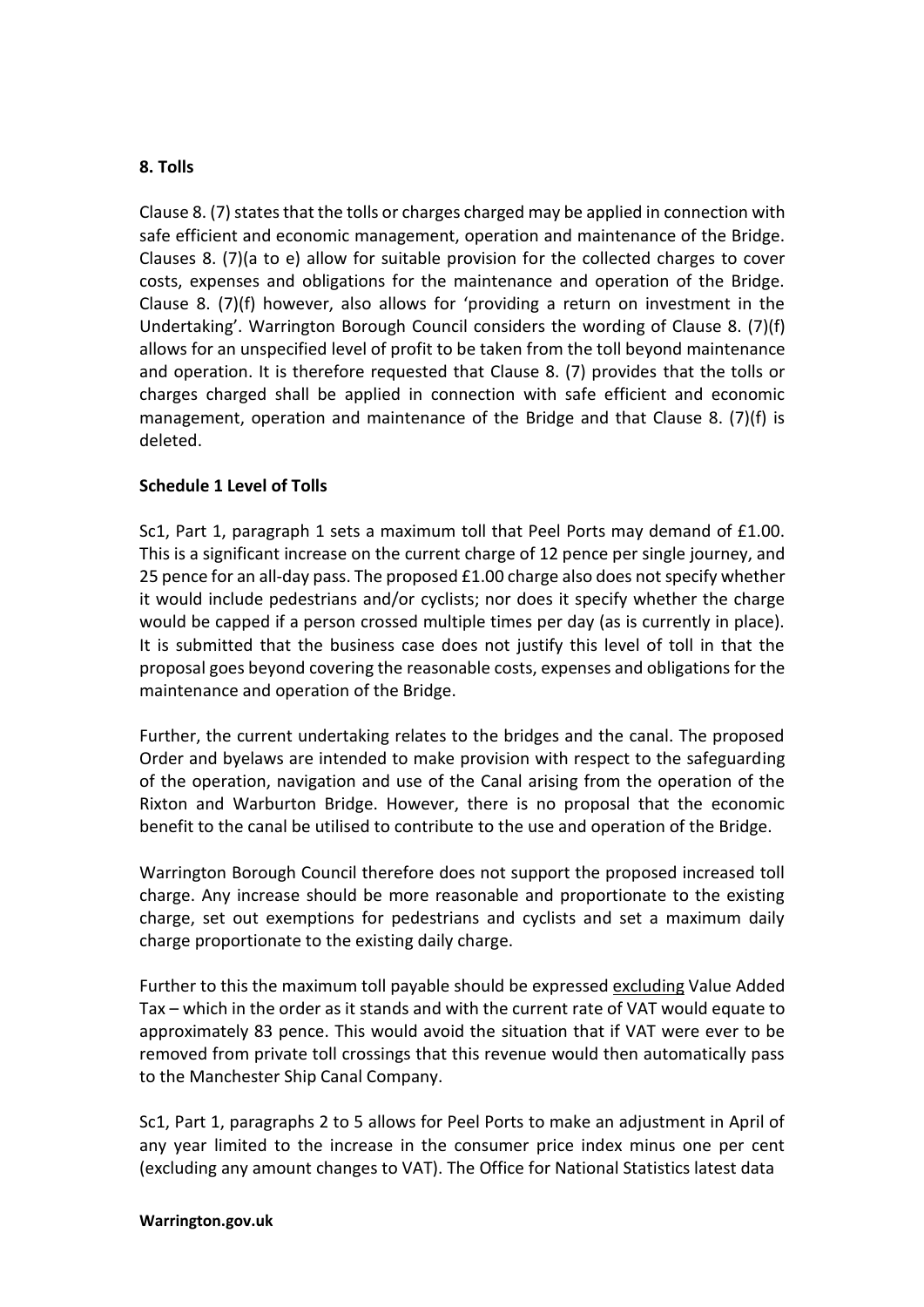indicates that the consumer price index rose by 2.9% in the 12 months to September 2021. Warrington Borough Council does not support toll risesin relation to price index rises, asthe cumulative impact over a number of years could have a significant impact. If any price review mechanism is introduced, it should be periodic with a recommended time period of once every 25 years.

Peel Ports' Rixton & Warburton Toll Bridge Sustainable Investment Plan (July 2021) stated that a local customer discount set at around 50% for the residents of postcodes WA3 6 and WA13 9 could be considered. The draft Order fails to include reference to these postcodes or the areas of Warrington listed above, nor does it set out any other geographic concessions.

Warrington Borough Council objects on the basis that concessions should be made available to local residents within those parts of Warrington where residents need to make regular use of the bridge. At least the following areas of Warrington should be included in a discount area, namely, the parts of Lymm and Broomedge not included in the postcodes shown above (WA13 0) plus Glazebrook, Culcheth, Glazebury and Croft (WA3 4, WA3 5 and WA3 7). Residents of these areas rely on and use the bridge on a frequent basis and should therefore benefit from a discounted toll.

### **Schedule 2 Register of Vehicles Exempt from Tolls**

Sc2, Part 1, paragraphs 1 and 2 states that a number of vehicles will be exempt from the toll (for example emergency services). The identified list however, does not include vehicles used for public transport. It is therefore requested that such vehicles are added as vehicles eligible to be entered upon the exemptions register. Whilst not classified as vehicles, the Order should also make clear that pedestrians and cyclists are exempt from any toll as well as other vehicles such as mobility scooters or e-bikes.

#### **Schedule 2 Part 6 Tolls and Charges**

The order refers to a schedule of unpaid toll charges. It is the Council's view that any income derived from the issuing of penalty charge notices for not paying the toll for a journey minus the reasonable costs of toll collection (i.e. any financial surplus) should also be ring fenced towards the maintenance of the bridge and not taken as profit by the Manchester Ship Canal Company.

Please could all written correspondence in relation to this objection be sent to the following Council officer at this address: Steve Hunter, Transport for Warrington Service Manager, Warrington Borough Council, Town Hall, Sankey Street, Warrington, WA1 1UH. Email [shunter@warrington.gov.uk](mailto:shunter@warrington.gov.uk)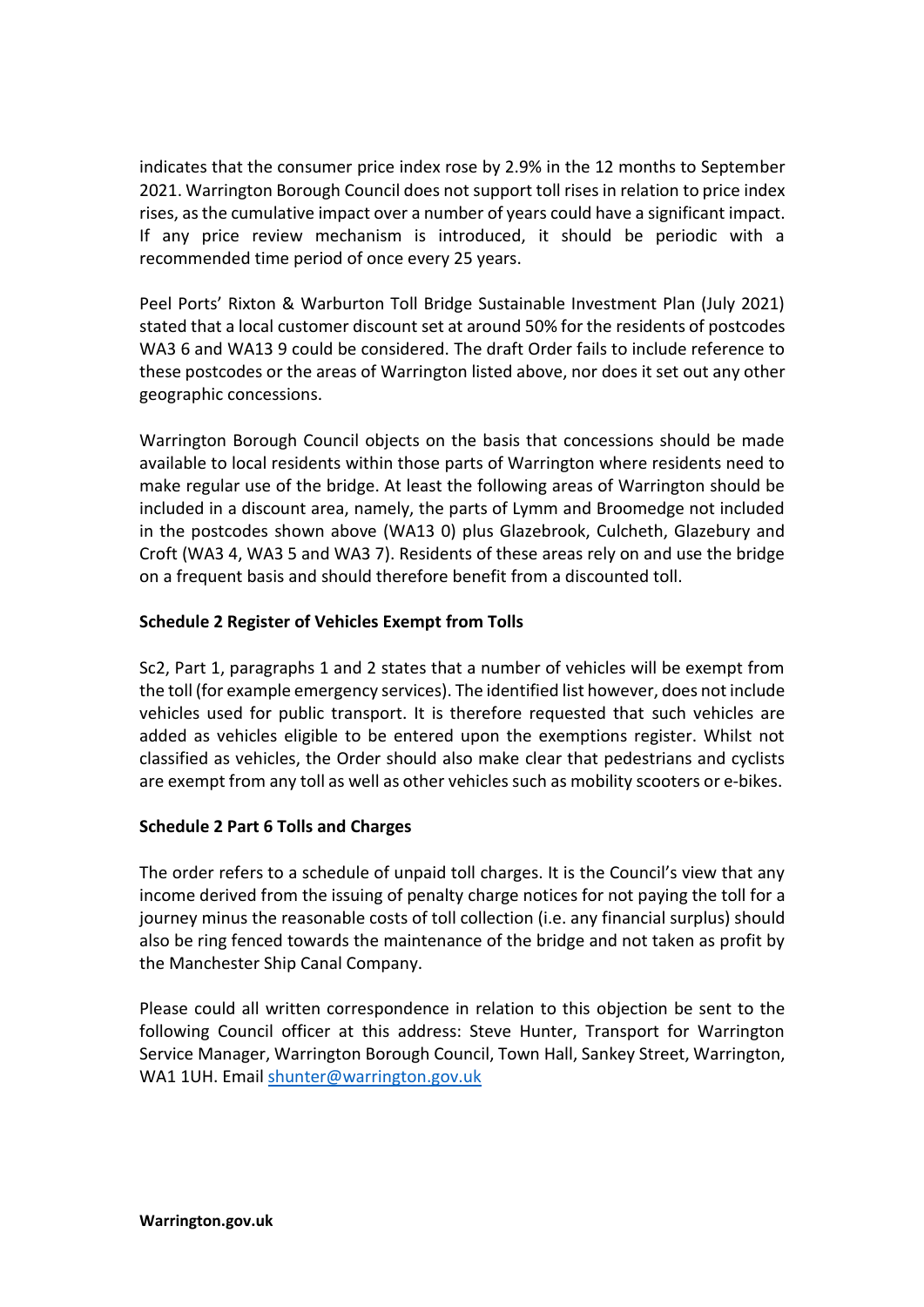Please do not hesitate to contact Mr. Hunter if there are any queries regarding this response or to advise of what happens next with the proposed Transport and Works Act Order.

Yours sincerely,

Have Murday

Cllr Hans Mundry Cabinet Member for Highways, Transportation and Public Realm

**Please contact: Steve Hunter – Transport for Warrington Service Manager Direct dial: 07917721249**

**Email[: shunter@warrington.gov.uk](mailto:shunter@warrington.gov.uk)**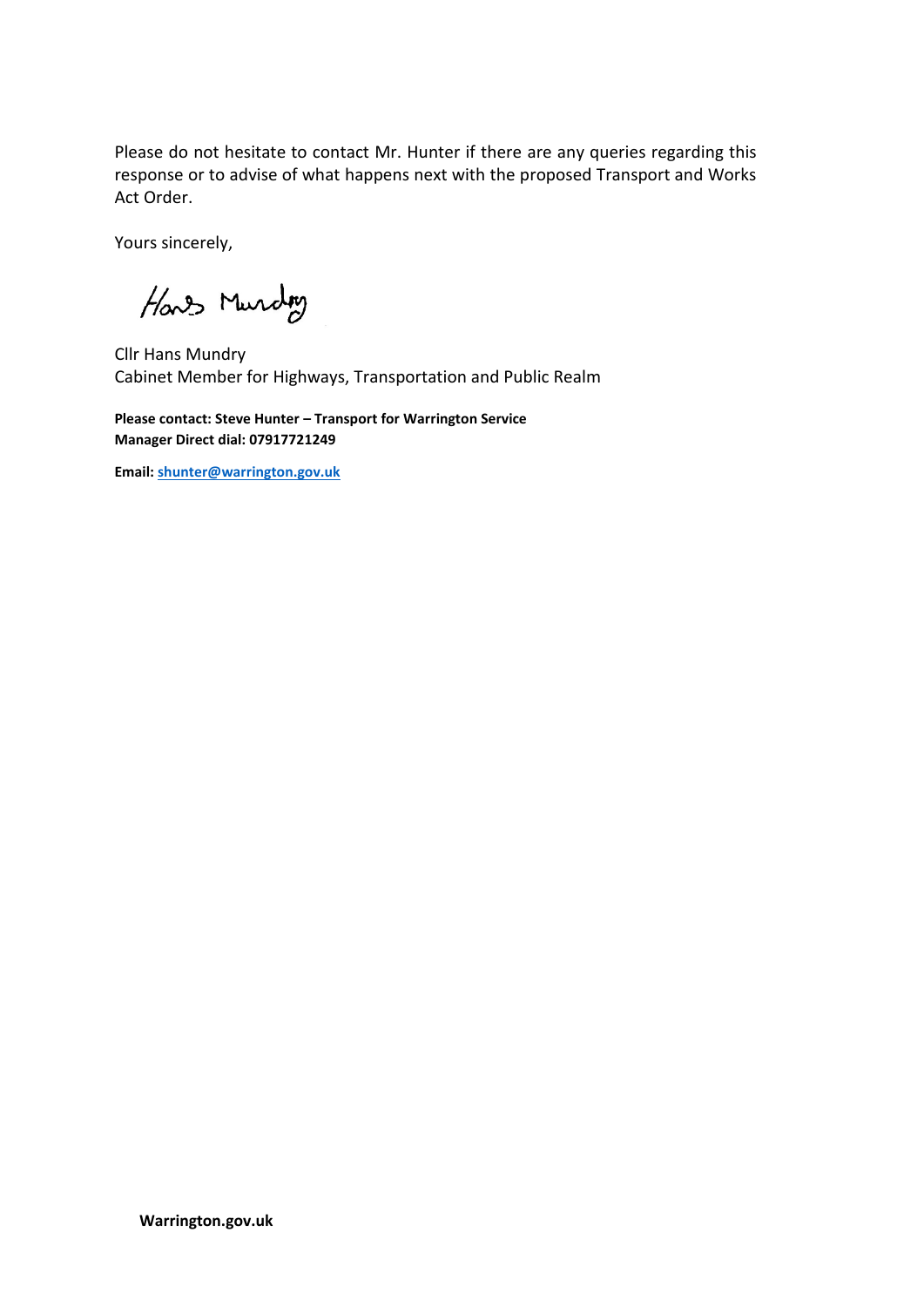# **1. Purpose of this Addendum**

This Addendum has been prepared for the report entitled, **Rixton and Warburton Bridge – Transport and Works Act Order Application – Submission of Objection from Warrington Borough Council,**  which is being considered at an Extraordinary Meeting of Warrington Borough Council scheduled for 6.30pm on Monday 17<sup>th</sup> January.

This addendum has reflected discussions which have taken place since the publication of the report on Friday 7<sup>th</sup> January – most notably a conference held attended by officers from both Warrington and Trafford Council officers with Ruth Stockley (Counsel who has been jointly appointed by both Councils) held on Thursday 13<sup>th</sup> January and other discussions had between officers of both Councils and briefings held with members.

# **2. Proposed Additions to Warrington Borough Council's Objection to the Rixton and Warburton Bridge – Transport and Works Act Order Application**

It is proposed to add the following points to the objection of Warrington Borough Council:

- a. Red Line plan the Council believes this has minor errors on this within the Transport and Works Act order and will be advising of this in itsobjection.
- b. It is recommended that Glazebrook is added into those areas where a 50% discount should be applied to tolls payable. In Table 5.1 of the report – text in the section titled - Level of Toll – Local Concessions should have the text in *bold italics* added: "Further to this the Council is also concerned that *Glazebrook,* a substantial part of Lymm and Broomedge area not included in the extent of the proposed discount are and we reserve the right to seek an increase to the size of this discount area.
- c. That in the Council's objection an additional point is added in to state that it should be made clear in the Transport and Works Act Order that the Manchester Ship Canal Company should have a responsibility to maintain and operate the bridge satisfactorily and that such standards should be clearly stated in the Transport and Works Act Order. This should include a Service Level Agreement (SLA) which might include, but not be limited, to thefollowing:
	- (i) A minimum capacity for traffic flow (e.g. vehicles per hour)
	- (ii) Required speeds of repair for potholes and other predictable faults
	- (iii) Details of classes of vehicles permitted to use the Toll Bridge. This might include axel and gross weights for vehicles.
	- (iv) Levels of Service should be measured by the Operator and published regularly. Penalties for breaches should be proportionate to the additional costs incurred by users.
- d. That the maximum toll payable should be expressed excluding Value Added Tax which in the order as it stands and with the current rate of VAT would equate to approximately 83 pence. This would avoid the situation that if VAT were ever to be removed from private toll crossings (which Peel Ports are campaigning for and to note VAT is not applied to public crossings such as the Mersey Gateway) then this would prevent Peel Ports from receiving the full £1 in revenue.
- e. That any income derived from the issuing of penalty charge notices for not paying the toll for a journey minus the reasonable costs of toll collection (i.e. any financial surplus) should also be ring fenced towards the maintenance of the bridge and not taken as profit by the Manchester Ship Canal Company.
- **Warrington.gov.uk** f. That within Appendix B of the report the text in Sc2, Part 1, paragraphs 1 and 2 should have the additional wording inserted shown in bold italics – as follows - Whilst not classified as